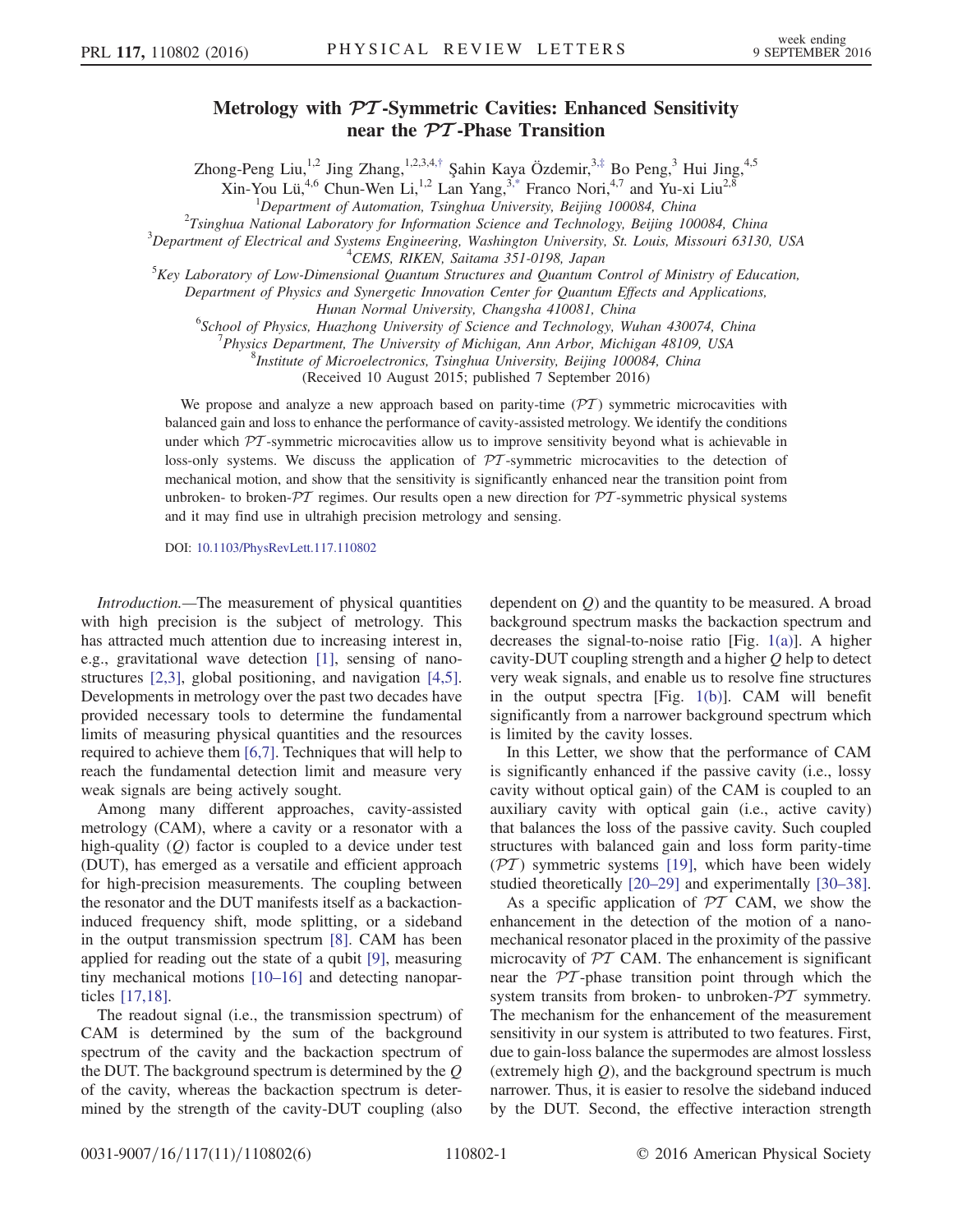<span id="page-1-0"></span>

FIG. 1. (a) Schematic diagram of a single passive-cavity transducer. (b) PT -cavity-assisted transducer. (c) Amplification factor  $A(g_1, g)$  of the backaction spectrum versus the normalized coupling strength  $g_1/\Gamma$ .  $A(g_1, g)$  increases very sharply, reaching values as high as 1000, near  $g_1 = \Gamma$ . (d) Normalized background spectra  $S_a(\omega)$  of a passive cavity (red dashed curve), an active cavity (purple dotted curve), and the  $PT$ -symmetric cavities in the broken- $\mathcal{P}\mathcal{T}$  regime (blue curve) as well as the  $\mathcal{P}\mathcal{T}$ -symmetric regime (green curve with circular symbols). DUT: Device under test.

between the optical modes and the DUT is significantly enhanced. Therefore, even very weak perturbations lead to significant changes in the spectrum and hence become detectable.

Cavity-assisted metrology (CAM) with PT -symmetric microcavities.—The traditional CAM is composed of a lossy optical cavity coupled to a DUT [Fig. [1\(a\)\]](#page-1-0). The interaction Hamiltonian is given by  $H_{int} = ga^{\dagger}az$ , where a is the cavity's annihilation operator;  $z$  is the DUT's observable being measured; and  $g$  is the strength of the DUT-cavity coupling. In order to realize the  $\mathcal{PT}$  CAM, an active cavity is directly coupled to a lossy cavity [Fig. [1\(b\)](#page-1-0)], similar to the configuration discussed in Ref. [\[38\],](#page-5-1) and the DUT is directly coupled to the lossy cavity. Here, the intercavity coupling strength is controlled by the distance between the cavities, and the gain-to-loss ratio of the cavities is adjusted by an electrical or optical pump exciting the optical gain in the active cavity. The Hamiltonian describing this  $PT$ -CAM system is given by

<span id="page-1-1"></span>
$$
H = (\Delta - i\kappa)a^{\dagger}a + (\Delta + i\gamma)c^{\dagger}c
$$
  
+  $ga^{\dagger}az + g_1(a^{\dagger}c + c^{\dagger}a),$  (1)

where c is the annihilation operator of the active cavity;  $\kappa$ and  $\gamma$ , respectively, denote the loss and gain rates of the passive and active cavities;  $g_1$  is the intercavity coupling strength; and  $\Delta$  corresponds to the effective frequencies of the cavities.

Without the interaction term  $g a^{\dagger} a z$ , Eq. [\(1\)](#page-1-1) accounts for the coupling between the optical modes of the microcavities, and leads to two supermodes  $a_{\pm}$  that are described<br>with the complex eigenfrequencies  $a_{\pm} = Q_{\pm} - i\Gamma_{\pm} =$ with the complex eigenfrequencies  $\omega_{\pm} = \Omega_{\pm} - i\Gamma_{\pm} =$  $\Delta - i\chi \pm \beta$ , where  $\beta = \sqrt{g_1^2 - \Gamma^2}$ ,  $\chi = (\kappa - \gamma)/2$ ,  $\Gamma = (\gamma + \kappa)/2$ ; O, and  $\Gamma$ , denote respectively the frequencies  $(\gamma + \kappa)/2$ ;  $\Omega_{\pm}$  and  $\Gamma_{\pm}$  denote, respectively, the frequencies<br>and the decay rates of the supermodes. Clearly, *B* experiand the decay rates of the supermodes. Clearly,  $\beta$  experiences a transition from a real to an imaginary value and vice versa at  $\Gamma = g_1$ , where  $\beta = 0$ . At the transition point, the eigenfrequencies coalesce, that is  $\omega_{\pm} = \Delta - i\chi$ .<br>For  $\Gamma < \omega_1$ ,  $\beta$  is real (denoted as  $\beta = \beta$ )

For  $\Gamma < g_1$ ,  $\beta$  is real (denoted as  $\beta = \beta_r$ ), and the complex eigenfrequencies become  $\omega_{\pm} = \Delta \pm \beta_r - i\chi$ ,<br>implying that two supermodes have different resonance implying that two supermodes have different resonance frequencies  $[\Omega_{-} \neq \Omega_{+}]$ , but the same damping rates and linewidths  $[\Gamma_{\pm} = \chi]$ . The separation of resonance frequencies (i.e., amount of mode splitting) is given by  $2\beta_r$ . For  $\Gamma > g_1$ , on the other hand,  $\beta$  is imaginary,  $(\beta = i\beta_r)$ , and the complex eigenfrequencies become  $\omega_{\pm} = \Delta - i(\chi \mp \beta_r)$ , implying two frequency-degenerate<br>supermodes  $[0, -\Delta]$  with different damning rates and supermodes  $[\Omega_{\pm} = \Delta]$  with different damping rates and linewidths  $[\Gamma_{\pm} = \chi \mp \beta_r]$ .<br>When the gain x of the 30

When the gain  $\gamma$  of the active cavity balances the loss  $\kappa$  of the passive cavity,  $\beta = 0$  corresponds to a PT-phase transition point, where the supermodes coalesce, and  $\chi$ becomes zero, implying lossless supermodes. The regime defined by  $\Gamma < g_1$  corresponds to the PT-symmetric phase, where the lossless supermodes are split by  $2\beta_r$ . The regime defined by  $\Gamma > q_1$  denotes the broken  $\mathcal{P}\mathcal{T}$  phase where the two supermodes have the same frequency, while one of them is dissipating and the other is amplifying.

<span id="page-1-3"></span>Rewriting the Hamiltonian [\(1\)](#page-1-1) in the supermode picture, we find the effective coupling strength between the supermodes and the DUT as [\[39\]](#page-5-2)

$$
g_{\rm eff} = \frac{g(\Gamma + \sqrt{\Gamma^2 - g_1^2})}{2\sqrt{\Gamma^2 - g_1^2}}.
$$
 (2)

Clearly, near the transition point  $g_1 = \Gamma$ , the effective coupling strength  $g<sub>eff</sub>$  is significantly larger than g, implying a drastic enhancement in sensitivity. One can intuitively explain the sensitivity enhancement as follows. The active cavity of the  $PT$  system amplifies the backaction spectrum of the DUT. The gain-loss balance in the  $PT$ -symmetric system, on the other hand, makes the background spectrum narrower. The combined effect of these two increases the measurement sensitivity.

<span id="page-1-2"></span>In the regime of weak coupling between the cavity and the DUT, we can omit the backaction of the cavity on the DUT. Then the normalized spectrum can be written as [\[39\]](#page-5-2)

$$
S(\omega) \approx G(\omega)[S_a(\omega) + A(g_1, g)S_z(\omega)].
$$
 (3)

Here,  $S_a(\omega)$  is the single-cavity background spectrum calculated by setting  $g_1 = 0$ ;  $S_z(\omega) = \mathcal{F}[f(t)\mathcal{F}^{-1}S_{z0}(\omega)]$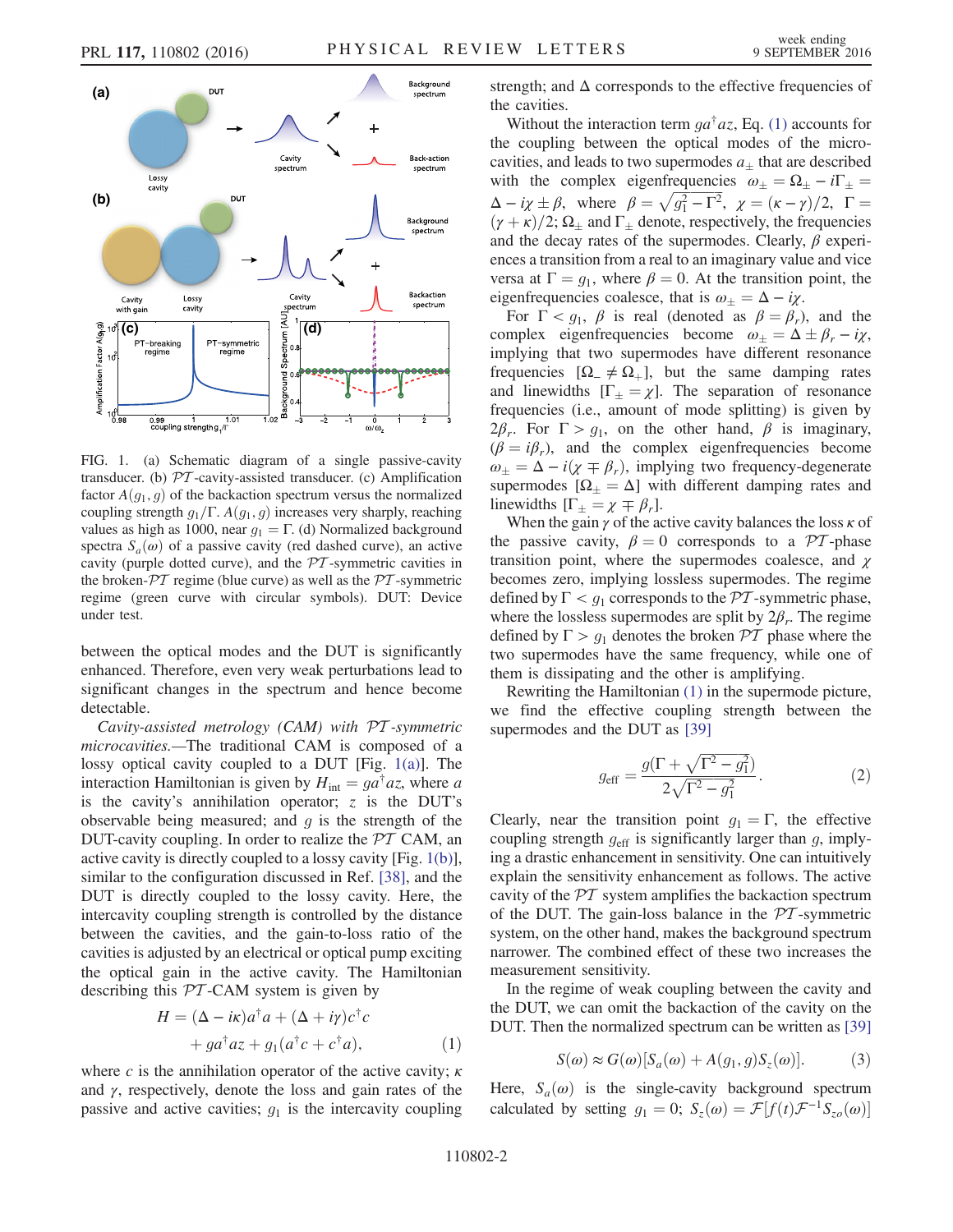is the backaction spectrum from the DUT, with  $S_{z0}(\omega)$ representing the spectrum of the DUT, while  $\mathcal F$  and  $\mathcal F^{-1}$ are the Fourier and inverse-Fourier transforms, respectively. The time-domain function  $f(t)$  is a form factor that broadens the backaction spectrum [\[39\]](#page-5-2). Equation [\(3\)](#page-1-2) implies that the interaction between the lossy cavity and the DUT in the  $\mathcal{PT}$ system leads to an amplification factor  $A(g_1, g)$  acting on the backaction spectrum  $S_z(\omega)$  [Fig. [1\(c\)](#page-1-0)]. In the PT-breaking regime, as  $g_1$  increases,  $A(g_1, g)$  first increases slowly from a very small value and, near the  $\mathcal{P}\mathcal{T}$  phase transition point,  $A(g_1, g)$  increases very sharply, reaching a very high value. When  $g_1$  is further increased and the system enters the  $\mathcal{P}\mathcal{T}$ symmetric regime, the amplification factor  $A(g_1, g)$  drops sharply, to a small value, and continues decreasing with a very slow rate as  $q_1$  is increased.

In Fig. [1\(d\)](#page-1-0) we show the background spectrum  $S_a(\omega)$  for a lossy cavity and a  $\mathcal{P}\mathcal{T}$  structure in the  $\mathcal{P}\mathcal{T}$ -symmetric and the broken- $\mathcal{P}\mathcal{T}$ -symmetric regimes. Because of the presence of gain, the susceptibility coefficient  $G(\omega)$  reshapes  $S_a(\omega)$ , leading to a background spectrum which is significantly narrower than that of a single lossy cavity. In the  $PT$ -symmetric regime, the background spectrum is split into two due to the strong coupling between the cavities, and the split resonances have linewidths narrower than the resonance-linewidth of the single lossy-cavity. Combining the narrower background spectrum  $S_a(\omega)$  of a  $\mathcal{P}T$  structure with the high amplification factor near the  $\mathcal{P}T$ -phase transition point leads to a significantly enhanced sensitivity for the CAM.

Optomechanical transducer by  $\mathcal{PT}$  breaking.— Hereafter, we will discuss an optomechanical transducer operated near the  $\mathcal{P}T$ -phase transition point. We first consider that the lossy cavity of the  $\mathcal{P}\mathcal{T}$  structure supports a mechanical mode. The Hamiltonian of this  $\mathcal{P}\mathcal{T}$  optomechanical system is obtained from Eq. [\(1\)](#page-1-1) by replacing the operator z by  $(b+b^{\dagger})$ , where b is the annihilation operator of the mechanical mode. We have obtained the output spectrum [\[39\]](#page-5-2) of this  $\mathcal{P}\mathcal{T}$  optomechanical system in a form similar to Eq. [\(3\),](#page-1-2) and compared it with the singlecavity case in Fig. [2\(b\).](#page-2-0)

Next, let us consider a particular PT-symmetric optomechanical transducer realized by two coupled resonators used to detect tiny motions of a mechanical oscillator, e.g., a nanomechanical beam or cantilever, via the optical evanescent field of the passive resonator [Fig. [2\(a\)](#page-2-0)] [\[49\]](#page-5-3). In order to show the differences between  $PT$  and a single-lossy-cavity optomechanics, we carried out numerical simulations using experimentally accessible values of system parameters:  $\Delta = 0$ ,  $\omega_m = 6$  MHz,  $\kappa = 20$  MHz,  $\gamma_m = 0.2$  MHz,  $\gamma = 16$  MHz,  $g_1 = 19.8$  MHz,  $g = 5$  MHz, where  $\omega_m$  and  $\gamma_m$  are the frequency and the decay rate of the mechanical oscillator. Since we have deliberately chosen the optomechanical coupling strength g to be very small, the susceptibility coefficient of the singlecavity optomechanical system is very small; thus the

<span id="page-2-0"></span>

FIG. 2. (a) PT -symmetric optomechanical transducer realized by two coupled microresonators, e.g., a silica microtoroid (blue; passive) and a  $Er^{3+}$ -doped silica microtoroid (red; active). The passive resonator is coupled to a mechanical oscillator via the optical evanescent field. (b) The normalized output spectra of optomechanical transducers for  $\omega_m/\kappa = 0.3$ : single-cavity (red dashed curve), single-cavity with gain (purple dot dashed curve),  $PT$  system near the  $PT$  transition point (blue curve), and twolossy-cavity system near an exceptional point (green curve with star marks). (c) The normalized displacement spectral densities  $S_{xx,\text{single}}(\omega_m)$ ,  $S_{xx,\text{gain}}(\omega_m)$ ,  $S_{xx,\text{PT}}(\omega_m)$ , and  $S_{xx,\text{EP}}(\omega_m)$  of the single passive-cavity-optomechanical transducer (red curve), the single active-cavity-optomechanical transducer (purple dotted curve), the PT -optomechanical transducer (blue curve), and the two-lossy-cavity transducer (green curve with star symbols) when  $\omega_m/\kappa = 0.3$ . The measurement sensitivity is enhanced for at least 2 orders of magnitude by the  $\mathcal{P} \mathcal{T}$  optomechanical transducer near the transition point, i.e.,  $S_{xx,PT}(\omega_m)/$  $S_{xx,\text{single}}(\omega_m) < 10^{-2}$ .

backaction spectrum of the mechanical oscillator is masked by the background spectrum of the cavity [red dashed curve in Fig. [2\(b\)\]](#page-2-0). The output spectrum of the  $\mathcal{P}T$ -symmetric transducer [blue curve in Fig. [2\(b\)](#page-2-0)] shows two distinct features originating from the gain-loss balance and the amplification mechanism. First, the background spectrum is narrower and the resonance dip located at  $\omega/\omega_m = 0$  is amplified. Second, the backaction spectrum of the mechanical motion is clearly seen as a sideband dip sitting on the background spectrum at  $\omega/\omega_m = 1$ . We also see the second-order mechanical sideband as a smaller dip located  $2\omega_m$  away from the main dip. These confirm that the  $\mathcal{P}\mathcal{T}$ symmetric structure operated near the  $\mathcal{P}\mathcal{T}$ -phase transition point can detect very weak mechanical motions.

To show the enhancement of the measurementsensitivity by the  $PT$ -symmetric structure, we compare the displacement spectral densities  $S_{xx,PT}(\omega)$  and  $S_{xx, single}(\omega)$  of the PT-symmetric transducer and the single-lossy-cavity transducer. The displacement spectral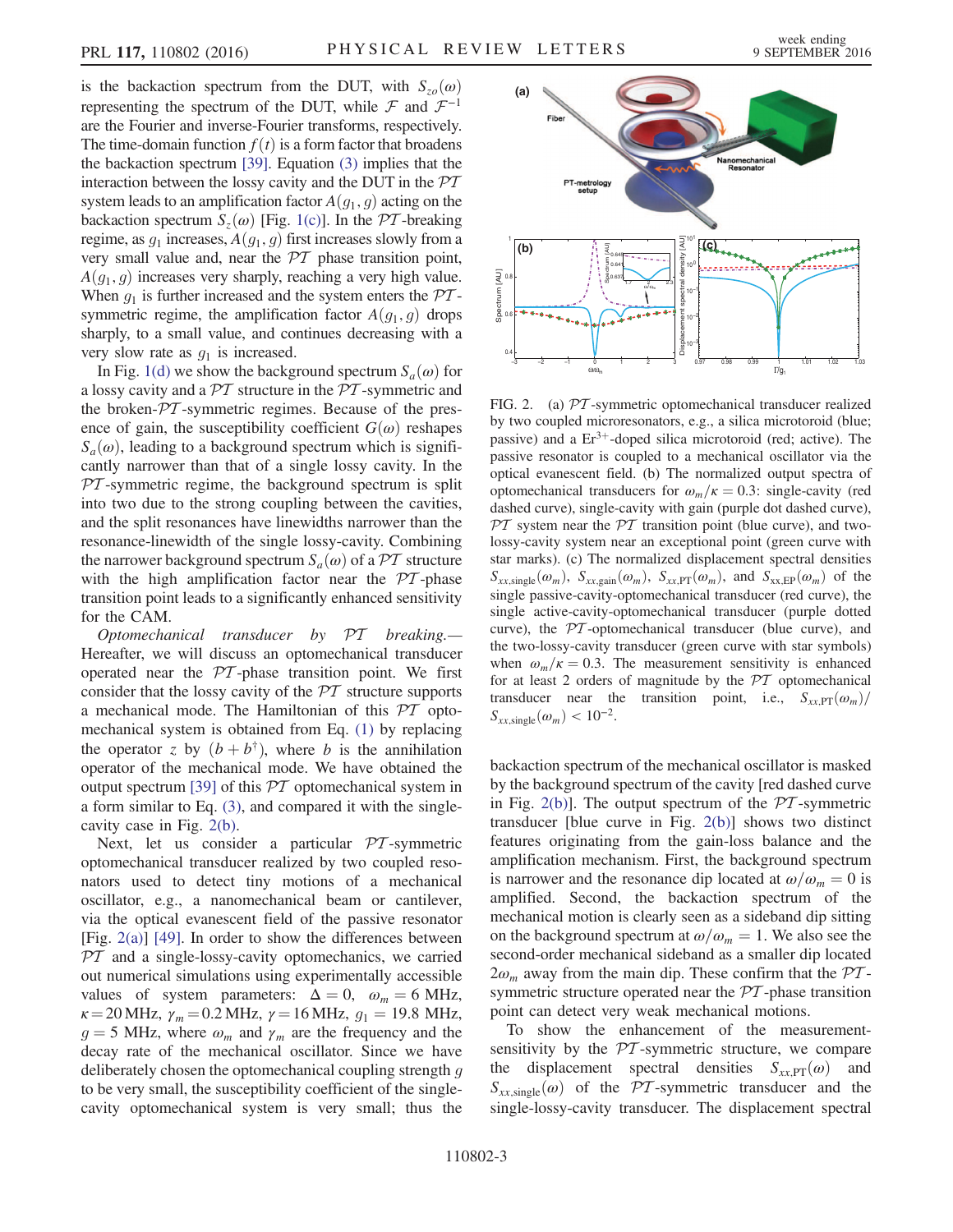<span id="page-3-0"></span>density  $S_{xx,PT}(\omega)$  and the backaction force spectral density  $S_{\text{FF,PT}}(\omega)$  of the PT optomechanical transducer are found as [\[11,39\]:](#page-4-13)

$$
S_{xx,\text{PT}}(\omega) = \frac{\Gamma_-^2 \hbar \Omega_-}{64 g_{\text{eff}}^2 P_{\text{in}}} \left( 1 + \frac{4\omega}{\Gamma_-^2} \right),\tag{4}
$$

$$
S_{\text{FF,PT}}(\omega) = \frac{16\hbar g_{\text{eff}}^2 P_{\text{in}}}{\Gamma_-^2 \Omega_-} \left(1 + \frac{4\omega}{\Gamma_-^2}\right)^{-1},\tag{5}
$$

where  $P_{\text{in}}$  is the input power. It can be shown that  $S_{xx,PT}(\omega)$ and  $S_{\text{FF,PT}}(\omega)$  satisfy the Heisenberg inequality [\[50\]](#page-5-4):  $\sqrt{S_{xx,PT}(\omega)S_{FF,PT}(\omega)} \ge \hbar/2$ , which implies the possibility of a smaller displacement spectral density if the backaction force spectral density is increased. As shown in Eq. [\(4\)](#page-3-0), the displacement spectral density  $S_{xx,PT}(\omega)$  is proportional to the decay rate  $\Gamma_-\$  of the supermode and inversely proportional to the square of the effective optomechanical coupling strength  $g_{\text{eff}}$ . Since  $g_{\text{eff}}$  can be significantly increased near the  $\mathcal{P}\mathcal{T}$ -transition point [Eq. [\(2\)\]](#page-1-3) and  $\Gamma_{-}$ is very small due to gain-loss balance, the  $S_{xx,PT}(\omega)$  of the  $PT$  optomechanical transducer beats the limits for the single-cavity case (Fig. [2](#page-2-0)). The  $S_{xx,PT}(\omega)$  of the  $\mathcal{PT}$ symmetric system can be more than 2 orders of magnitude smaller than the displacement spectral density  $S_{xx,\text{single}}(\omega)$ of the single cavity.

Finally, to show the effect of the gain in the structure, we compare the sensitivity of a system formed by two coupled lossy cavities having loss rates of  $\kappa_1$  and  $\kappa \geq \kappa_1$  with that of the  $PT$ -symmetric system formed by coupling a lossy cavity of loss rate  $\kappa$  with a gain cavity of gain rate  $\gamma$  [\[39\]](#page-5-2). Note that the loss rates of the cavities coupled to the mechanical mode are the same (i.e.,  $\kappa$ ) for both systems. For the system of two lossy cavities, there also exists a degenerate point where the eigenfrequencies and the corresponding eigenstates of the system coalesce. This point is generally known as the exceptional point (EP) and has been studied in detail within the field of non-Hermitian Hamiltonians [\[51\].](#page-5-5) For such a system the EP takes place at  $g_1 = (\kappa - \kappa_1)/2$ . Near an EP, we have  $g_{\text{eff}} \gg g$ , as can be deduced from Eq. [\(2\).](#page-1-3) For  $g_1 > (\kappa - \kappa_1)/2$ , the supermodes are split by  $2\sqrt{g_1^2 - (\kappa - \kappa_1)^2/4}$  but have the same damp-<br>ing rates  $(\kappa + \kappa_1)/2$  whereas for  $g_1 \le (\kappa - \kappa_1)/2$  the ing rates  $(\kappa + \kappa_1)/2$ , whereas for  $g_1 < (\kappa - \kappa_1)/2$ , the supermodes are degenerate at the frequency  $\Delta$  but have different damping rates  $(k + \kappa_1)/2 \mp \sqrt{(k - \kappa_1)^2/4 - g_1^2}$ .<br>We find the ratio of the amplification factor of the  $\mathcal{PT}$ We find the ratio of the amplification factor of the  $PT$ system to that of the two-lossy-cavity system to be  $4\gamma^2(\kappa+\kappa_1)/(\kappa-\gamma)^3$ , which approaches infinity as the gain-to-loss ratio in the  $\mathcal{P}\mathcal{T}$  system approaches one. In Fig. [2\(b\)](#page-2-0), we see that the normalized spectrum for the twolossy-cavity (curve with green stars) [\[39\]](#page-5-2) is similar to that of the single-cavity system when the damping rates of the cavities are the same, and thus the backaction spectrum of the mechanical motion cannot be detected by the twolossy-cavity system. We observe a similar decrease of the displacement spectral density for  $\mathcal{P}\mathcal{T}$  and EP systems near the transition point, but the  $\mathcal{P} \mathcal{T}$  system performs much better because the effective damping rate of the  $\mathcal{P}\mathcal{T}$  system is much smaller due to the gain-loss balance [Fig.  $2(c)$ ].

The enhancement of sensitivity in the EP (i.e., lossy system; no optical gain) and  $\mathcal{P}\mathcal{T}$ -symmetric (i.e., with optical gain balancing the loss) systems stems from the square-root topology [\[52,53\]](#page-5-6) of complex energy surfaces in their parameter space. This leads to significant changes in their output spectra even for infinitesimally small perturbations. This also provides a significant enhancement in the optomechanical coupling and the backaction spectrum, with the effective coupling reaching its maximum exactly at the EP (or  $PT$ -transition point). In order to detect and resolve very small changes in the spectrum of a system, the linewidths of the resonances should be sufficiently narrow. Since the linewidths of the resonances in a  $\mathcal{P}\mathcal{T}$ -symmetric system are narrower than those in an EP system, because of the gain-loss balance in the former,  $\mathcal{P}\mathcal{T}$ -symmetric systems are superior to EP systems for sensing purposes; although both have the same square-root topology in their respective parameter spaces. For a single passive-cavity mode, single active-cavity mode, or a single microlaser mode, which is described by an isolated single first-order pole, such a square-root topology is not present and the line shapes are symmetric and Lorentzian. Thus, such systems cannot enhance the optomechanical coupling strength, and they cannot modify the backaction spectrum. However, an active cavity or a microlaser can modify the background spectrum, making it much narrower than that for a passive cavity. Therefore, a perturbation that cannot be observed or resolved in the spectrum (due to the large background spectrum of a passive cavity) can be resolved by an active cavity having sufficient optical gain (i.e., a linewidth narrower than that of the passive cavity) or by a microlaser due to their narrower background spectrum.

We should note that enhanced sensing at the EPs has been previously discussed, for single-nanoparticle detection, by Wiersig [\[54\]](#page-5-7), who showed that the sensitivity of single-nanoparticle detection using the mode-splitting method [\[17\]](#page-4-10) in a single whispering-gallery-mode passive cavity can be improved by threefold if the microcavity is first brought to an EP by two localized perturbations [\[51,55\]](#page-5-5) before the arrival of the nanoparticle. It was also suggested that a single active microcavity with optical gain could be used to better resolve the splitting due to reduced linewidth [\[54\]](#page-5-7) similar to what was reported in Refs. [\[18,56\].](#page-4-14) Our work goes beyond Ref. [\[54\]](#page-5-7), bringing together optomechanics and the concepts of EP and  $\mathcal{P}\mathcal{T}$  symmetry in coupled microcavities to build an optomechanical transducer for enhanced metrology for displacement measurement of nanobeams and cantilevers.

*Conclusion.*—We have proposed  $\mathcal{P}\mathcal{T}$  metrology as an efficient approach to improve the sensitivity and detection limit of CAM beyond what is attainable in conventional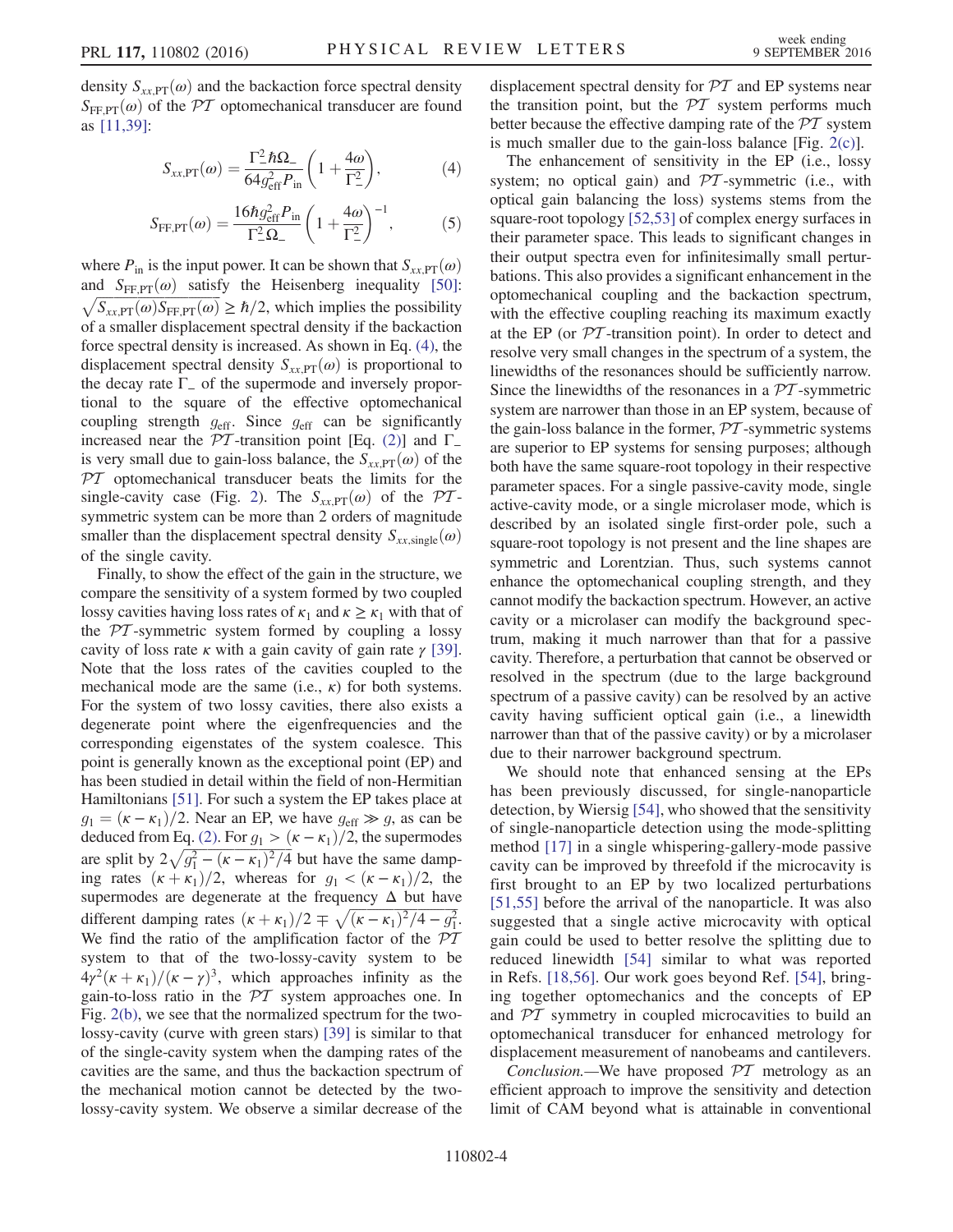settings, where the system to be measured is coupled to a lossy cavity. In  $\mathcal{P}\mathcal{T}$  metrology, a second cavity with gain is coupled to the lossy cavity to compensate its loss, thereby increasing the quality factor of the effective optical mode used to detect the weak signal, and enhancing the effective cavity-DUT coupling strength. The enhancement is remarkable, especially near the transition point, where the supermodes of the system coalesce in their frequencies, and can be further enhanced as the gain-to-loss ratio approaches unity. We have showed that it is possible to realize an ultrasensitive optomechanical transducer whose sensitivity is at least 2 orders of magnitude better than single-cavity optomechanical transducers. Our approach can be used for improving the performance of nanoparticle sensors [\[54\]](#page-5-7), navigation systems, gravity-wave detectors, and other cavity-assisted detection schemes. Finally, the asymmetric line shapes near an EP recently were described as genuine Fano resonances [\[57](#page-5-8)–59], suggesting a similarity of the underlying physics for sensitivity enhancement in Fano- and EP-based sensors. This issue requires further studies as it is still unclear whether all resonances that can be fit by the Fano formula have their origin in an EP.

Y. X. L. and J. Z. are supported by the National Basic Research Program of China (973 Program) under Grant No. 2014CB921401, the Tsinghua University Initiative Scientific Research Program, and the Tsinghua National Laboratory for Information Science and Technology (TNList) Cross-discipline Foundation. J. Z. is supported by the NSFC under Grants No. 61174084, No. 61134008, and No. 60904034. Y. X. L. is supported by the NSFC under Grants No. 10975080, No. 61025022, and No. 91321208. F.N. is partially supported by the RIKEN iTHES Project, MURI Center for Dynamic Magneto-Optics via the AFOSR Award No. FA9550-14- 1-0040, a Grant-in-Aid for Scientific Research (A), and a grant from the Templeton Foundation. L. Y. and S. K. O. are supported by the ARO Grants No. W911NF-12-1-0026 and No. W911NF-16-1-0339.

<span id="page-4-2"></span><span id="page-4-1"></span><span id="page-4-0"></span>[\\*](#page-0-0) Corresponding author. yang@seas.wustl.edu [†](#page-0-1) jing‑zhang@mail.tsinghua.edu.cn [‡](#page-0-1) ozdemir@wustl.edu

- <span id="page-4-4"></span><span id="page-4-3"></span>[1] R. Schnabel, N. Mavalvala, D. E. McClelland, and P. K. Lam, Quantum metrology for gravitational wave astronomy, [Nat. Commun.](http://dx.doi.org/10.1038/ncomms1122) 1, 121 (2010).
- [2] N. Zhao, J. L. Hu, S. W. Ho, J. T. K. Wan, and R. B. Liu, Atomic-scale magnetometry of distant nuclear spin clusters via nitrogen-vacancy spin in diamond, [Nat. Nanotechnol.](http://dx.doi.org/10.1038/nnano.2011.22) 6, [242 \(2011\)](http://dx.doi.org/10.1038/nnano.2011.22).
- [3] F. Z. Shi, X. Kong, P. F. Wang, F. Kong, N. Zhao, R. B. Liu, and J. F. Du, Sensing and atomic-scale structure analysis of single nuclear-spin clusters in diamond, [Nat. Phys.](http://dx.doi.org/10.1038/nphys2814) 10, 21 [\(2014\)](http://dx.doi.org/10.1038/nphys2814).
- <span id="page-4-5"></span>[4] E. Sánchez-Burillo, J. Duch, J. Gómez-Gardeñes, and D. Zueco, Quantum navigation and ranking in complex networks, Sci. Rep. 2[, 605 \(2012\)](http://dx.doi.org/10.1038/srep00605).
- [5] P. Marks, Quantum positioning system steps in when GPS fails, New Sci. 222[, 19 \(2014\)](http://dx.doi.org/10.1016/S0262-4079(14)60955-6).
- <span id="page-4-6"></span>[6] H. M. Wiseman, Adaptive Phase Measurements of Optical Modes: Going Beyond the Marginal Q Distribution, [Phys.](http://dx.doi.org/10.1103/PhysRevLett.75.4587) Rev. Lett. 75[, 4587 \(1995\)](http://dx.doi.org/10.1103/PhysRevLett.75.4587).
- [7] G. Y. Xiang, B. L. Higgins, D. W. Berry, H. M. Wiseman, and G. J. Pryde, Entanglement-enhanced measurement of a completely unknown optical phase, [Nat. Photonics](http://dx.doi.org/10.1038/nphoton.2010.268) 5, 43 (2011).
- <span id="page-4-7"></span>[8] A. A. Clerk, M. H. Devoret, S. M. Girvin, F. Marquardt, and R. J. Schoelkopf, Introduction to quantum noise, measurement, and amplification, [Rev. Mod. Phys.](http://dx.doi.org/10.1103/RevModPhys.82.1155) 82, 1155 (2010).
- <span id="page-4-8"></span>[9] I. Siddiqi, R. Vijay, M. Metcalfe, E. Boaknin, L. Frunzio, R. J. Schoelkopf, and M. H. Devoret, Dispersive measurements of superconducting qubit coherence with a fast latching readout, Phys. Rev. B 73[, 054510 \(2006\).](http://dx.doi.org/10.1103/PhysRevB.73.054510)
- <span id="page-4-9"></span>[10] M. Aspelmeyer, T. J. Kippenberg, and F. Marquardt, Cavity optomechanics, [Rev. Mod. Phys.](http://dx.doi.org/10.1103/RevModPhys.86.1391) 86, 1391 (2014).
- <span id="page-4-13"></span>[11] J. M. Dobrindt and T. J. Kippenberg, Theoretical Analysis of Mechanical Displacement Measurement Using a Multiple Cavity Mode Transducer, [Phys. Rev. Lett.](http://dx.doi.org/10.1103/PhysRevLett.104.033901) 104, 033901 [\(2010\).](http://dx.doi.org/10.1103/PhysRevLett.104.033901)
- [12] C. Guerlin, J. Bernu, S. Deléglise, C. Sayrin, S. Gleyzes, S. Kuhr, M. Brune, J.-M. Raimond, and S. Haroche, Progressive field-state collapse and quantum non-demolition photon counting, [Nature \(London\)](http://dx.doi.org/10.1038/nature06057) 448, 889 (2007).
- [13] A. Szorkovszky, A. A. Clerk, A. C. Doherty, and W. P. Bowen, Detuned mechanical parametric amplification as a quantum non-demolition measurement, [New J. Phys.](http://dx.doi.org/10.1088/1367-2630/16/4/043023) 16, [043023 \(2014\).](http://dx.doi.org/10.1088/1367-2630/16/4/043023)
- [14] C. Galland, N. Sangouard, N. Piro, N. Gisin, and T. J. Kippenberg, Heralded Single-Phonon Preparation, Storage, and Readout in Cavity Optomechanics, [Phys. Rev. Lett.](http://dx.doi.org/10.1103/PhysRevLett.112.143602) 112[, 143602 \(2014\).](http://dx.doi.org/10.1103/PhysRevLett.112.143602)
- [15] A. Nunnenkamp, K. Børkje, and S. M. Girvin, Single-Photon Optomechanics, Phys. Rev. Lett. 107[, 063602 \(2011\).](http://dx.doi.org/10.1103/PhysRevLett.107.063602)
- <span id="page-4-10"></span>[16] P. Rabl, Photon Blockade Effect in Optomechanical Systems, Phys. Rev. Lett. 107[, 063601 \(2011\).](http://dx.doi.org/10.1103/PhysRevLett.107.063601)
- [17] J. Zhu, Ş. K. Özdemir, Y. Xiao, L. Li, L. He, D. Chen, and L. Yang, On-chip single nanoparticle detection and sizing by mode splitting in an ultrahigh-Q microresonator, [Nat.](http://dx.doi.org/10.1038/nphoton.2009.237) Photonics 4[, 46 \(2010\).](http://dx.doi.org/10.1038/nphoton.2009.237)
- <span id="page-4-14"></span><span id="page-4-11"></span>[18] L. He, Ş. K. Özdemir, J. Zhu, W. Kim, and L. Yang, Detecting single viruses and nanoparticles using whispering gallery microlasers, [Nat. Nanotechnol.](http://dx.doi.org/10.1038/nnano.2011.99) 6, 428 (2011).
- <span id="page-4-12"></span>[19] C. M. Bender, Making sense of non-Hermitian Hamiltonians, [Rep. Prog. Phys.](http://dx.doi.org/10.1088/0034-4885/70/6/R03) 70, 947 (2007).
- [20] A. A. Sukhorukov, Z. Xu, and Y. S. Kivshar, Nonlinear suppression of time reversals in  $PT$ -symmetric optical couplers, Phys. Rev. A 82[, 043818 \(2010\)](http://dx.doi.org/10.1103/PhysRevA.82.043818).
- [21] H. Ramezani, T. Kottos, R. El-Ganainy, and D. N. Christodoulides, Unidirectional nonlinear PT -symmetric optical structures, Phys. Rev. A 82[, 043803 \(2010\).](http://dx.doi.org/10.1103/PhysRevA.82.043803)
- [22] Z. Lin, H. Ramezani, T. Eichelkraut, T. Kottos, H. Cao, and D. N. Christodoulides, Unidirectional Invisibility Induced by PT -Symmetric Periodic Structures, [Phys. Rev. Lett.](http://dx.doi.org/10.1103/PhysRevLett.106.213901) 106, [213901 \(2011\).](http://dx.doi.org/10.1103/PhysRevLett.106.213901)